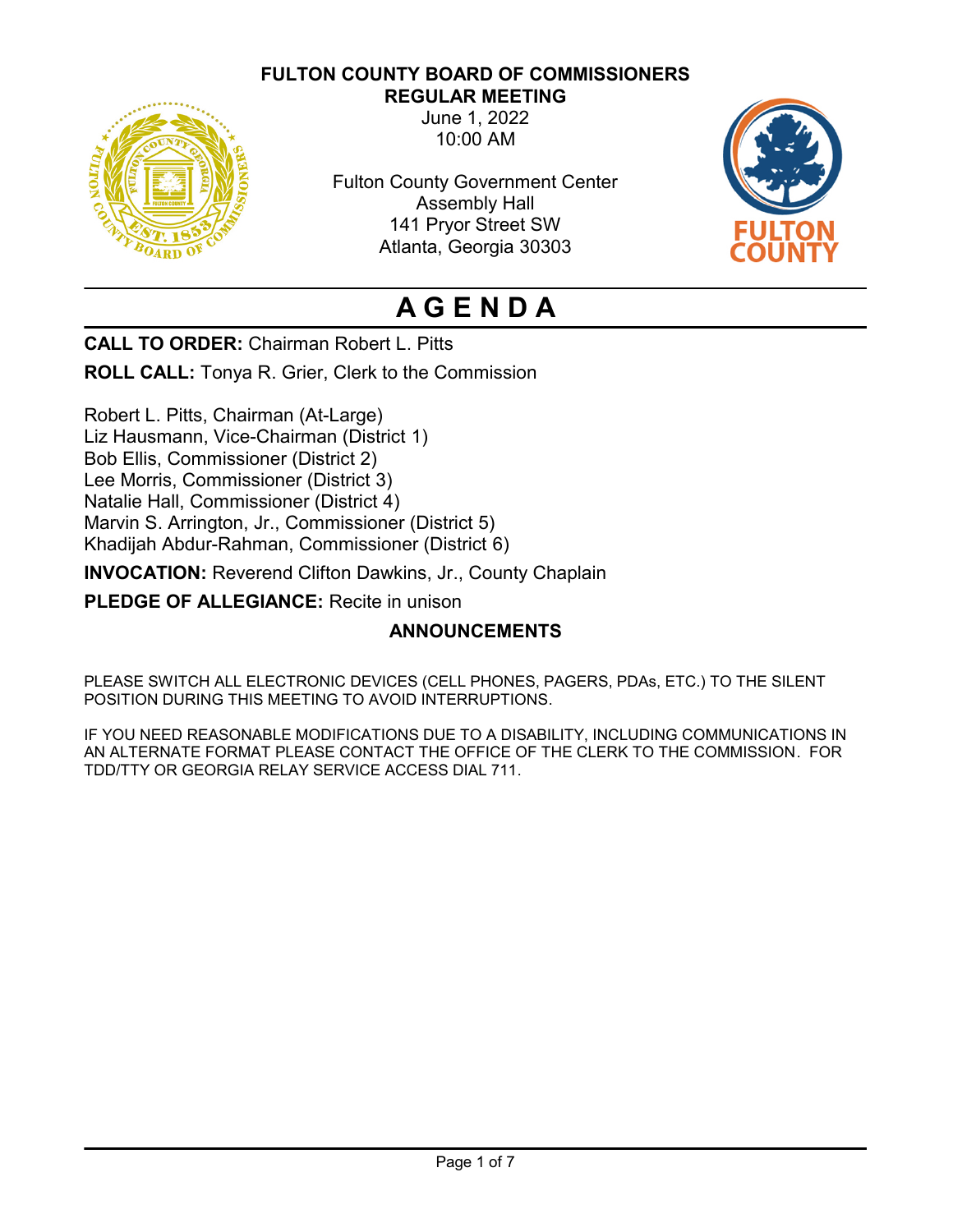## **CONSENT AGENDA**

#### **[22-0381](http://fulton.legistar.com/gateway.aspx?m=l&id=/matter.aspx?key=10879) Board of Commissioners**

Adoption of the Consent Agenda - All matters listed on the Consent Agenda are considered routine by the County Commission and will be enacted by one motion. No separate discussion will take place on these items. If discussion of any Consent Agenda item is desired, the item will be moved to the Regular Meeting Agenda for separate consideration.

#### **[22-0382](http://fulton.legistar.com/gateway.aspx?m=l&id=/matter.aspx?key=10880) Board of Commissioners**

Proclamations for Spreading on the Minutes.

Proclamation recognizing "Dr. Nellie Ruth Wright Adams Remembrance Day." **(Abdur-Rahman)** May 20, 2022

Proclamation recognizing "W.L. Cottrell Remembrance Day." **(Pitts)** May 23, 2022

## **Commissioners' District Board Appointments**

## **[22-0383](http://fulton.legistar.com/gateway.aspx?m=l&id=/matter.aspx?key=10881) Board of Commissioners**

COMMISSION ON DISABILITY AFFAIRS

Term = Staggered two (2) year terms

Terms below expired: 7/31/2015 VACANT **(Hausmann)** VACANT **(Pitts/Morris)** Mr. Robert Smith **(Edwards/Arrington)**

**Commissioner Morris has nominated Derrick Tuff for a District appointment to a term ending December 31, 2023.**

## **Open & Responsible Government**

## **[22-0384](http://fulton.legistar.com/gateway.aspx?m=l&id=/matter.aspx?key=10766) Real Estate and Asset Management**

Request approval of a change order less than 10% - Department of Real Estate and Asset Management, 20RFP127341K-DB, Judge Romae T. Powell-Fulton County Juvenile Justice Facility Building Automation System Upgrades, Air Handling Unit Repairs and Chiller Replacements in the amount of \$123,073.00 with Trane U.S., Inc. (Atlanta, GA), to modify the existing Scope of Work to provide additional repairs and replacement of primary and secondary chiller pumps discovered during the upgrade renovation project of the BAS Controls, AHU and Chillers at the Fulton County Judge Romae T. Powell Juvenile Justice Center; and, to extend the existing contract for an additional four (4) month period in order to complete the work through October 31, 2022.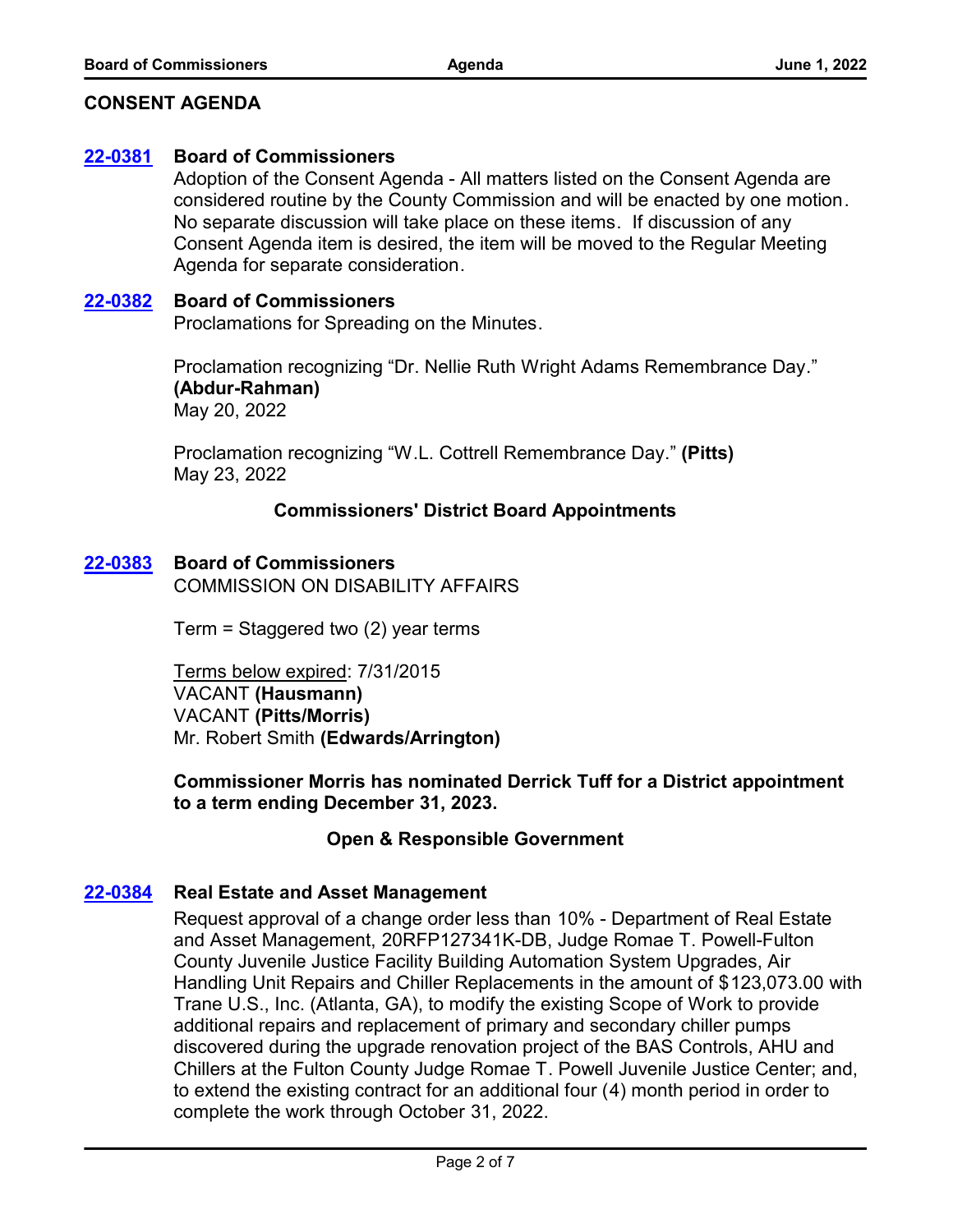# **Arts and Libraries**

# **[22-0385](http://fulton.legistar.com/gateway.aspx?m=l&id=/matter.aspx?key=10736) Library**

Request approval of the lowest responsible bidder - Fulton County Library System-22ITB0210B-EC Shelf-Ready Foreign Language Books for Adults in the amount not to exceed \$36,520.00 with Multi-Cultural Books and Video (Madison Heights, MI) to provide foreign language books in multiple languages to all 34 library locations. Effective upon BOC approval until December 31, 2022 with three renewal options.

## **[22-0386](http://fulton.legistar.com/gateway.aspx?m=l&id=/matter.aspx?key=10869) Library**

Request approval of a Memorandum of Understanding between Fulton County, on behalf of the Fulton County Library System, and Vision to Learn to provide free eye screenings for kids during Summer Reading beginning June 1, 2022. The service will be at no cost to Fulton County and will be located at jointly agreed locations. The County Attorney is authorized to approve the MOU as to form and to make modifications thereto prior to execution.

# **Health and Human Services**

# **[22-0387](http://fulton.legistar.com/gateway.aspx?m=l&id=/matter.aspx?key=10651) Senior Services**

Request approval to amend an existing contract - Department of Senior Services, 18RFP11228-FB, Aging Services with (A) Senior Services North Fulton, (B) South Fulton Senior Services and (C) Visiting Nurses Health System, to amend the contract to change the invoice due date from the 6th of the month to the 15th of the month. Effective upon approval.

## **Infrastructure and Economic Development**

## **[22-0388](http://fulton.legistar.com/gateway.aspx?m=l&id=/matter.aspx?key=10801) Real Estate and Asset Management**

Request approval of a Sewer Easement Dedication of 4,338 square feet to Fulton County, a political subdivision of the State of Georgia, from Jonesboro Road Senior Village, LP, for the purpose of constructing the Jonesboro Road Senior Village Project at 3895 Jonesboro Road, South Fulton, Georgia 30213.

## **[22-0389](http://fulton.legistar.com/gateway.aspx?m=l&id=/matter.aspx?key=10874) Real Estate and Asset Management**

Request approval of a Resolution authorizing the execution of a Right of Access License Agreement between Fulton County, Georgia and the Sandy Springs Conservancy, Inc. for the purpose of accepting donated volunteer projects performed to the exterior grounds of the Sandy Springs Library; authorizing the County Manager or his designee to approve such volunteer projects; authorizing the County Attorney to approve the License Agreement and related documents as to form and to make modifications thereto prior to execution; and for other purposes.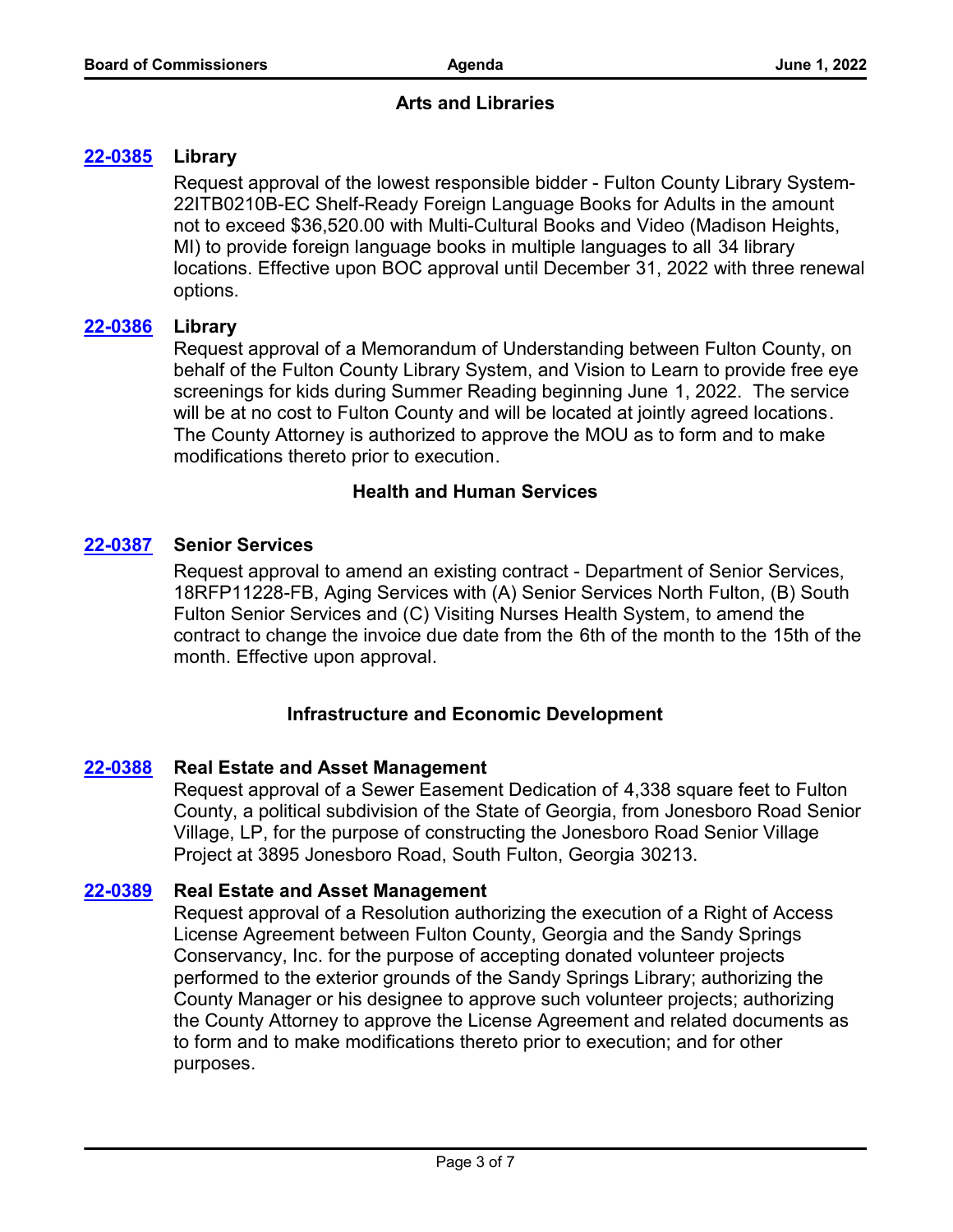#### **[22-0390](http://fulton.legistar.com/gateway.aspx?m=l&id=/matter.aspx?key=10878) Real Estate and Asset Management**

Request approval of a Sewer Easement Dedication of 44,058 square feet to Fulton County, a political subdivision of the State of Georgia, from GRBK North Point, LLC., for the purpose of constructing the Ecco Park Phase 2 Project at 1275 North Point Parkway, Alpharetta, Georgia 30022.

## **REGULAR MEETING AGENDA**

## **[22-0391](http://fulton.legistar.com/gateway.aspx?m=l&id=/matter.aspx?key=10882) Board of Commissioners**

Adoption of the Regular Meeting Agenda.

## **[22-0392](http://fulton.legistar.com/gateway.aspx?m=l&id=/matter.aspx?key=10883) Clerk to the Commission**

Ratification of Minutes.

Regular Meeting Minutes, May 4, 2022 Recess Meeting Post Agenda Minutes, May 18, 2022

#### **[22-0393](http://fulton.legistar.com/gateway.aspx?m=l&id=/matter.aspx?key=10884) Board of Commissioners**

Presentation of Proclamations and Certificates.

Proclamation recognizing "Fulton County Employee Appreciation Day." **(Pitts)**

Proclamation recognizing "Veterans Empowerment Organization Appreciation Day." **(Ellis)**

Presentation to the Board of Commissioners: "In My Shoes" Art Exhibit. **(Arts & Culture)**

## **PUBLIC HEARINGS**

## **[22-0394](http://fulton.legistar.com/gateway.aspx?m=l&id=/matter.aspx?key=10885) Board of Commissioners**

Public Comment - Citizens are allowed to voice County related opinions, concerns, requests, etc. during the Public Comment portion of the Commission meeting. **Speakers will be granted up to two minutes each. Members of the public will not be allowed to yield or donate time to other speakers. The Public Comment portion of the meeting will not exceed 30 minutes at the Regular Meeting, nor will this portion exceed thirty minutes at the Recess Meeting**. In the event the 30 minute time limit is reached prior to public comments being completed, public comment will be suspended and the business portion of the BOC meeting will commence. Public comment will resume at the end of the meeting. Similarly, written comments (that were timely submitted) not previously read, may be read at the end of the meeting. For more information or to arrange a speaking date, contact the Clerk's Office.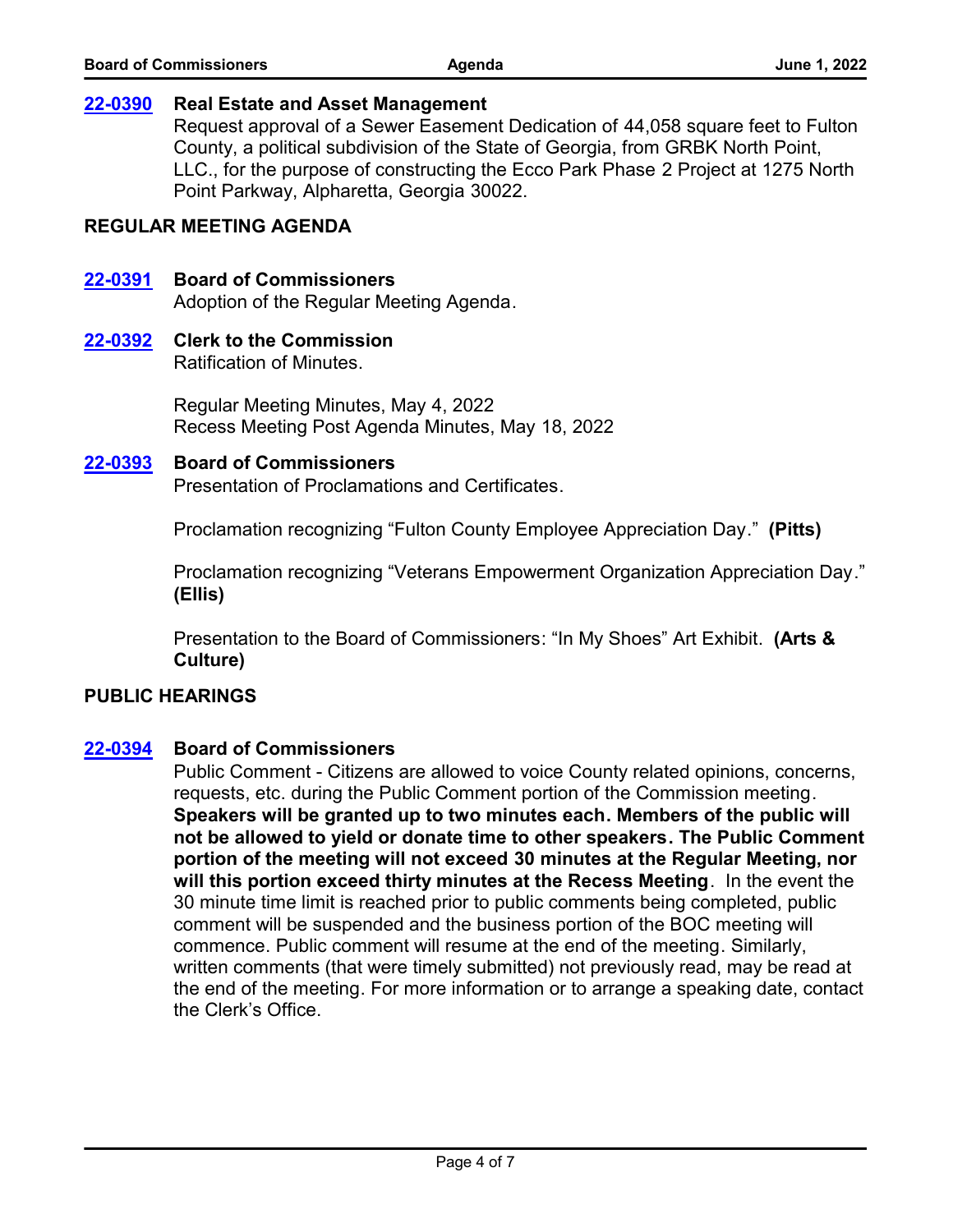# **ZONING, USE PERMITS, AND ZONING MODIFICATION APPLICATIONS**

## **[22-0395](http://fulton.legistar.com/gateway.aspx?m=l&id=/matter.aspx?key=10867) Public Works**

2022Z -0001 SFC, 2022VC-0001 SFC, 4143 Fulton Industrial Boulevard (SR 70) Public Works Dept. Recommendation: Approval Conditional CZB Recommendation: Approval Conditional CLUP: Consistent

Application by Nathan V. Hendricks III for White Coat, LLC seeks rezoning from M-2 (Heavy Industrial) to C-2 (Commercial) of property located at 4143 Fulton Industrial Boulevard to accommodate an urgent care facility. The 0.44-acre property is currently developed with an 1,800 square foot building and parking lot. The applicant intends to renovate the existing building for occupational medical use as an urgent care facility focused on providing service to area workers. In addition, the applicant also requests a concurrent variance as follows: Reduce the 5-foot landscape strip to 0 feet to allow existing encroachments along the southwest property line to remain. (Article 4.23.1)

The subject site has 94 feet of frontage along the northwest side of Martin Luther King Jr. Drive and is located within Land Lot 23, District 14F, Fulton County, Georgia.

# **COUNTY MANAGER'S ITEMS**

# **Open & Responsible Government**

## **[22-0396](http://fulton.legistar.com/gateway.aspx?m=l&id=/matter.aspx?key=10740) County Manager**

Presentation of COVID-19 Operational Response Update.

- Request ratification of emergency procurement County Manager, Countywide Emergency Procurements. **[22-0397](http://fulton.legistar.com/gateway.aspx?m=l&id=/matter.aspx?key=10892) Purchasing and Contract Compliance**
- **[22-0398](http://fulton.legistar.com/gateway.aspx?m=l&id=/matter.aspx?key=10457) Finance**

Presentation, review and approval of June 1, 2022 Budget Soundings.

**[22-0399](http://fulton.legistar.com/gateway.aspx?m=l&id=/matter.aspx?key=10872) Human Resources Management**

Request approval to modify the classification section of the Classification and Compensation plan by adding two (2) new titles: Talent Acquisition Supervisor (grade 22) and Talent Acquisition Specialist (grade 19).

## **[22-0400](http://fulton.legistar.com/gateway.aspx?m=l&id=/matter.aspx?key=10761) Real Estate and Asset Management**

Request approval to an amend existing contract - **Fulton County Library System**, RFP#11RFP78733K-NH, Wayfinding Design Services for the Library Capital Improvement Program (CIP), Phase II in the amount of \$49,600.00 with EYP, Inc. (Atlanta, GA), to provide additional Wayfinding Programming, Design and Construction Administration Services for Peachtree Library and MLK Library. Effective upon approval.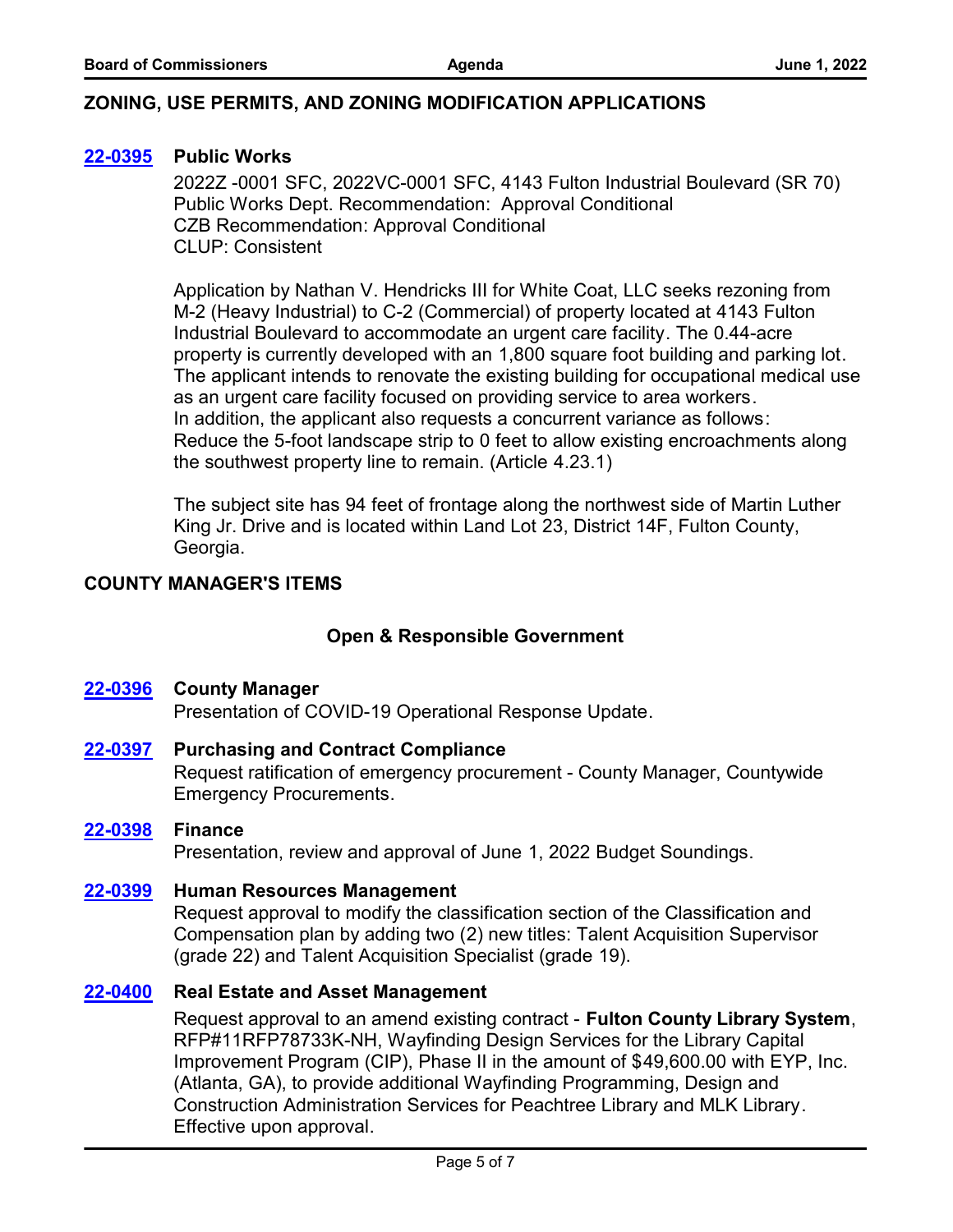## **[22-0401](http://fulton.legistar.com/gateway.aspx?m=l&id=/matter.aspx?key=10800) Real Estate and Asset Management**

Request approval to amend an existing contract - **Fulton County Library System**, RFP#11RFP78810K-JD, Technology and Design Services for the Library Capital Improvement Program (CIP), Phase II in the amount of \$165,400.00 with TLC Engineering for Architecture, Inc. (Jacksonville, FL), to provide engineering design and construction administration services for IT systems, telecommunication, audio-visual technology, building security and training services for Peachtree Library, MLK Jr. Library and East Point Library Expansion. Effective upon approval.

# **[22-0402](http://fulton.legistar.com/gateway.aspx?m=l&id=/matter.aspx?key=10803) Real Estate and Asset Management**

Request approval to extend an existing contract - Fulton County Library System, RFP #10RFP04122K-DJ, Program Management Services for the Fulton County Library System Capital Improvement Program (FCLS-CIP) in the amount of \$400,091.70 with CBRE Heery/Russell - a joint venture (Atlanta, GA), comprised of CBRE Heery, Inc. and H.J. Russell and Company, Inc. to provide continued Program Management Services for the remaining Phase II library projects for an additional six (6) month period in order to complete project construction and project adds for Phase II library project renovations. Effective dates: July 1, 2022 through December 31, 2022.

# **Health and Human Services**

# **[22-0403](http://fulton.legistar.com/gateway.aspx?m=l&id=/matter.aspx?key=10451) Senior Services**

Request approval to increase spending authority - Department of Senior Services, #16RFP02082016A-CJC, Senior Transportation Services in the amount not to exceed \$65,000.00 with Transdev, Incorporated (Lombard, IL), to provide Senior Transportation Services for Fulton County Seniors aged 60 and above and participants attending the Fulton County Behavioral Health Training Centers. Effective upon BOC approval.

## **[22-0404](http://fulton.legistar.com/gateway.aspx?m=l&id=/matter.aspx?key=10870) Public Works**

The Departments of Public Works and Finance request approval to hold public hearings in anticipation of a future request for approval to authorize increases in water and sewer rates, fees and charges by five percent (5%) for the next three years effective January 1, 2023. The increases in rates are necessary to complete the projects included in the 2023-2026 Water and Wastewater Capital Improvements Program and South Fulton Wastewater Capacity Study.

# **COMMISSIONERS' ACTION ITEMS**

# **[22-0405](http://fulton.legistar.com/gateway.aspx?m=l&id=/matter.aspx?key=10899) Board of Commissioners**

Request approval of an Ordinance to amend Chapter 38 (Human Relations), Article II (Discrimination in Places of Public Accommodation), Sections 38-32(b) and 38-33 (a) of the Fulton County Code of Ordinances to adopt a policy against discrimination on the bases of sexual orientation, gender identity, and gender expression; and for other purposes. **(Morris)**